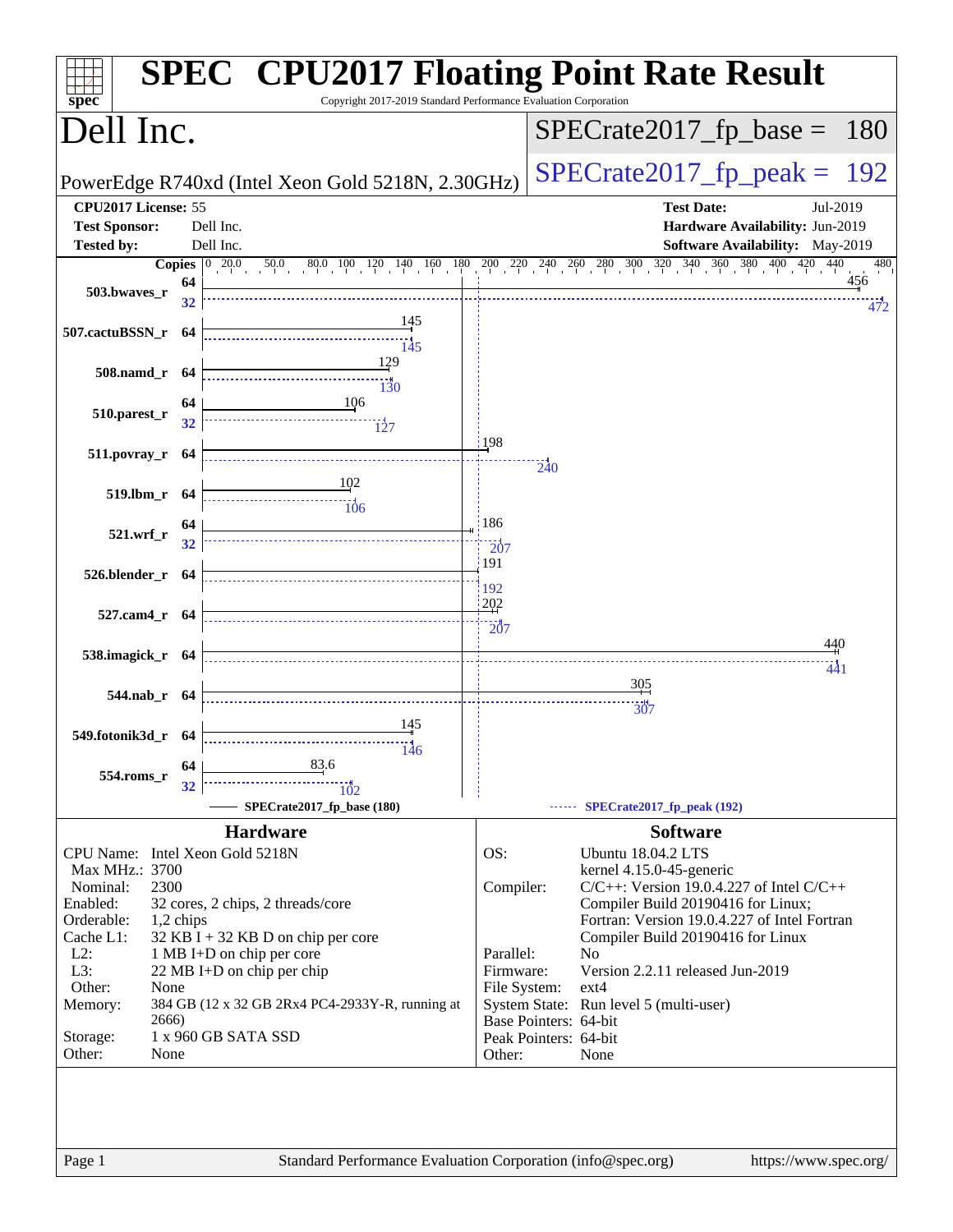| <b>SPEC CPU2017 Floating Point Rate Result</b>                                                           |               |                |       |                |              |                         |       |               |                |              |                |              |                                 |              |
|----------------------------------------------------------------------------------------------------------|---------------|----------------|-------|----------------|--------------|-------------------------|-------|---------------|----------------|--------------|----------------|--------------|---------------------------------|--------------|
| Copyright 2017-2019 Standard Performance Evaluation Corporation<br>spec                                  |               |                |       |                |              |                         |       |               |                |              |                |              |                                 |              |
| Dell Inc.                                                                                                |               |                |       |                |              | $SPECrate2017fp base =$ |       |               |                |              | 180            |              |                                 |              |
| $SPECTate2017$ _fp_peak = 192<br>PowerEdge R740xd (Intel Xeon Gold 5218N, 2.30GHz)                       |               |                |       |                |              |                         |       |               |                |              |                |              |                                 |              |
| CPU2017 License: 55<br><b>Test Date:</b><br>Jul-2019                                                     |               |                |       |                |              |                         |       |               |                |              |                |              |                                 |              |
| <b>Test Sponsor:</b>                                                                                     | Dell Inc.     |                |       |                |              |                         |       |               |                |              |                |              | Hardware Availability: Jun-2019 |              |
| <b>Tested by:</b>                                                                                        | Dell Inc.     |                |       |                |              |                         |       |               |                |              |                |              | Software Availability: May-2019 |              |
| <b>Results Table</b>                                                                                     |               |                |       |                |              |                         |       |               |                |              |                |              |                                 |              |
|                                                                                                          |               |                |       | <b>Base</b>    |              |                         |       |               |                |              | <b>Peak</b>    |              |                                 |              |
| <b>Benchmark</b>                                                                                         | <b>Copies</b> | <b>Seconds</b> | Ratio | <b>Seconds</b> | <b>Ratio</b> | <b>Seconds</b>          | Ratio | <b>Copies</b> | <b>Seconds</b> | <b>Ratio</b> | <b>Seconds</b> | <b>Ratio</b> | <b>Seconds</b>                  | <b>Ratio</b> |
| 503.bwaves_r                                                                                             | 64            | 1408           | 456   | 1405           | 457          |                         |       | 32            | 680            | 472          | 679            | 473          |                                 |              |
| 507.cactuBSSN r                                                                                          | 64            | 557            | 145   | 558            | 145          |                         |       | 64            | 558            | 145          | 556            | 146          |                                 |              |
| 508.namd r                                                                                               | 64            | 470            | 129   | 469            | 130          |                         |       | 64            | 467            | 130          | 461            | 132          |                                 |              |
| 510.parest_r                                                                                             | 64            | 1585           | 106   | 1582           | 106          |                         |       | 32            | 661            | 127          | 661            | 127          |                                 |              |
| 511.povray_r                                                                                             | 64            | 753            | 199   | 755            | 198          |                         |       | 64            | 623            | 240          | 622            | 240          |                                 |              |
| 519.1bm r                                                                                                | 64            | 659            | 102   | 658            | 103          |                         |       | 64            | 635            | 106          | 637            | <b>106</b>   |                                 |              |
| $521.wrf_r$                                                                                              | 64            | 764            | 188   | 770            | 186          |                         |       | 32            | 346            | 207          | 346            | 207          |                                 |              |
| 526.blender r                                                                                            | 64            | 509            | 191   | 509            | 191          |                         |       | 64            | 509            | 192          | 509            | <u>192</u>   |                                 |              |
| 527.cam4 r                                                                                               | 64            | 547            | 205   | 555            | 202          |                         |       | 64            | 539            | 208          | 542            | 207          |                                 |              |
| 538.imagick_r                                                                                            | 64            | 362            | 440   | 360            | 442          |                         |       | 64            | 360            | 442          | 361            | 441          |                                 |              |
| 544.nab_r                                                                                                | 64            | 353            | 305   | 346            | 311          |                         |       | 64            | 348            | 310          | 351            | 307          |                                 |              |
| 549.fotonik3d r                                                                                          | 64            | 1722           | 145   | 1710           | 146          |                         |       | 64            | 1710           | 146          | 1714           | <b>146</b>   |                                 |              |
| 554.roms r                                                                                               | 64            | 1215           | 83.7  | 1216           | 83.6         |                         |       | 32            | 490            | 104          | 496            | 102          |                                 |              |
| $SPECrate2017_fp\_base =$                                                                                |               |                | 180   |                |              |                         |       |               |                |              |                |              |                                 |              |
| $SPECrate2017_fp\_peak =$                                                                                |               |                | 192   |                |              |                         |       |               |                |              |                |              |                                 |              |
| Results appear in the order in which they were run. Bold underlined text indicates a median measurement. |               |                |       |                |              |                         |       |               |                |              |                |              |                                 |              |
| $C_{\text{in}}$ $\mathbf{h}_{\text{in}}$ $\mathbf{M}_{\text{out}}$                                       |               |                |       |                |              |                         |       |               |                |              |                |              |                                 |              |

#### **[Submit Notes](http://www.spec.org/auto/cpu2017/Docs/result-fields.html#SubmitNotes)**

 The numactl mechanism was used to bind copies to processors. The config file option 'submit' was used to generate numactl commands to bind each copy to a specific processor. For details, please see the config file.

#### **[Operating System Notes](http://www.spec.org/auto/cpu2017/Docs/result-fields.html#OperatingSystemNotes)**

Stack size set to unlimited using "ulimit -s unlimited"

#### **[General Notes](http://www.spec.org/auto/cpu2017/Docs/result-fields.html#GeneralNotes)**

Environment variables set by runcpu before the start of the run: LD\_LIBRARY\_PATH = "/home/cpu2017/lib/intel64"

 Binaries compiled on a system with 1x Intel Core i9-799X CPU + 32GB RAM memory using Redhat Enterprise Linux 7.5 NA: The test sponsor attests, as of date of publication, that CVE-2017-5754 (Meltdown) is mitigated in the system as tested and documented. Yes: The test sponsor attests, as of date of publication, that CVE-2017-5753 (Spectre variant 1) is mitigated in the system as tested and documented. Yes: The test sponsor attests, as of date of publication, that CVE-2017-5715 (Spectre variant 2) is mitigated in the system as tested and documented. Transparent Huge Pages enabled by default Prior to runcpu invocation

**(Continued on next page)**

| Page 2 | Standard Performance Evaluation Corporation (info@spec.org) | https://www.spec.org/ |
|--------|-------------------------------------------------------------|-----------------------|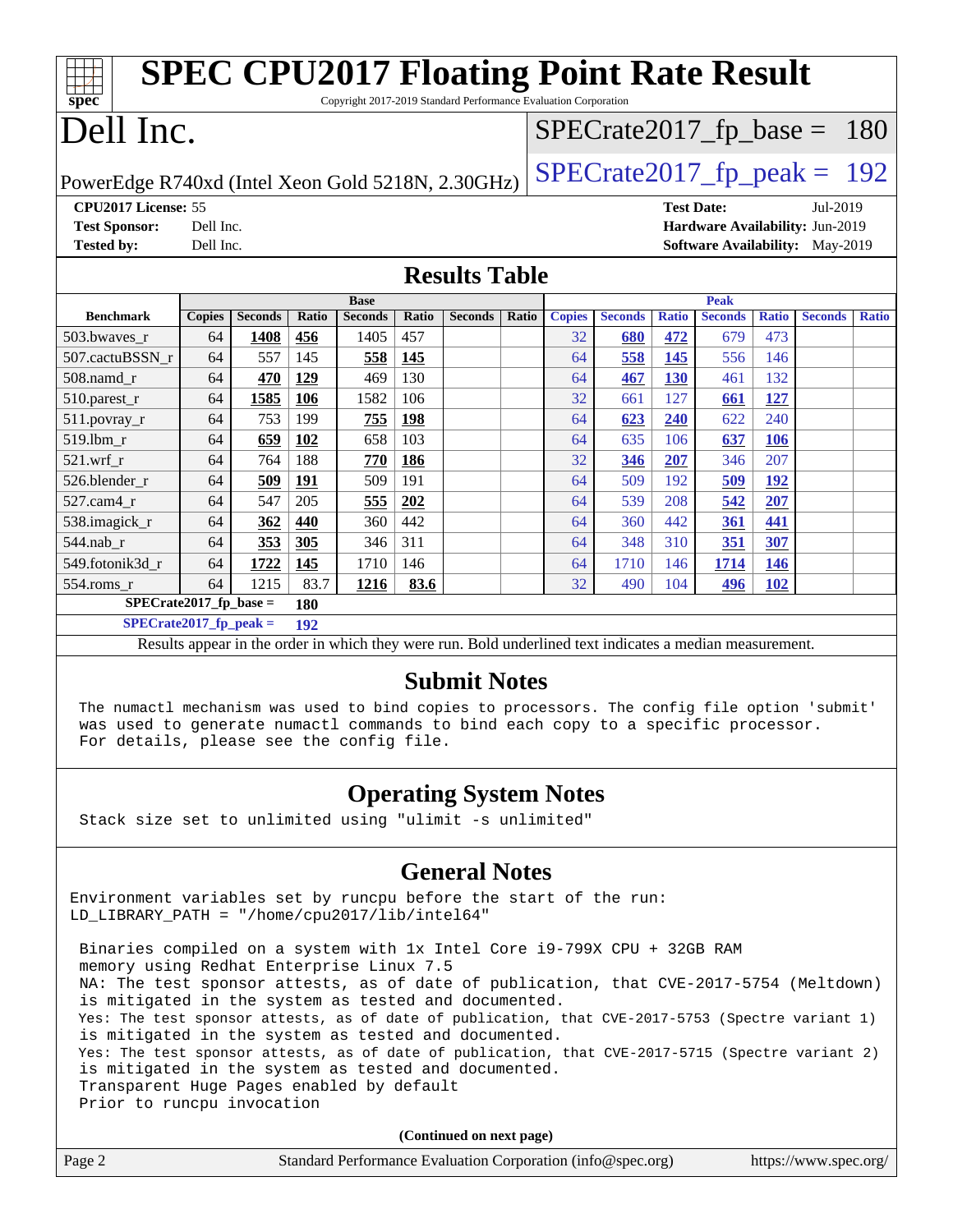| <b>SPEC CPU2017 Floating Point Rate Result</b><br>spec <sup>®</sup><br>Copyright 2017-2019 Standard Performance Evaluation Corporation                                                                                                                                                                                                                                                                                                                                                                                                                                                                                                                                                                                                                                                                                                                                                                                                                                                                                                                                                                                                                                                                                                                                                                                                                                                                                                                           |                                                                                                            |
|------------------------------------------------------------------------------------------------------------------------------------------------------------------------------------------------------------------------------------------------------------------------------------------------------------------------------------------------------------------------------------------------------------------------------------------------------------------------------------------------------------------------------------------------------------------------------------------------------------------------------------------------------------------------------------------------------------------------------------------------------------------------------------------------------------------------------------------------------------------------------------------------------------------------------------------------------------------------------------------------------------------------------------------------------------------------------------------------------------------------------------------------------------------------------------------------------------------------------------------------------------------------------------------------------------------------------------------------------------------------------------------------------------------------------------------------------------------|------------------------------------------------------------------------------------------------------------|
| Dell Inc.                                                                                                                                                                                                                                                                                                                                                                                                                                                                                                                                                                                                                                                                                                                                                                                                                                                                                                                                                                                                                                                                                                                                                                                                                                                                                                                                                                                                                                                        | $SPECrate2017_fp\_base = 180$                                                                              |
| PowerEdge R740xd (Intel Xeon Gold 5218N, 2.30GHz)                                                                                                                                                                                                                                                                                                                                                                                                                                                                                                                                                                                                                                                                                                                                                                                                                                                                                                                                                                                                                                                                                                                                                                                                                                                                                                                                                                                                                | $SPECrate2017_fp\_peak = 192$                                                                              |
| CPU2017 License: 55<br><b>Test Sponsor:</b><br>Dell Inc.<br><b>Tested by:</b><br>Dell Inc.                                                                                                                                                                                                                                                                                                                                                                                                                                                                                                                                                                                                                                                                                                                                                                                                                                                                                                                                                                                                                                                                                                                                                                                                                                                                                                                                                                       | <b>Test Date:</b><br>Jul-2019<br>Hardware Availability: Jun-2019<br><b>Software Availability:</b> May-2019 |
| <b>General Notes (Continued)</b>                                                                                                                                                                                                                                                                                                                                                                                                                                                                                                                                                                                                                                                                                                                                                                                                                                                                                                                                                                                                                                                                                                                                                                                                                                                                                                                                                                                                                                 |                                                                                                            |
| Filesystem page cache synced and cleared with:<br>sync; echo 3><br>/proc/sys/vm/drop_caches<br>runcpu command invoked through numactl i.e.:<br>numactl --interleave=all runcpu <etc></etc>                                                                                                                                                                                                                                                                                                                                                                                                                                                                                                                                                                                                                                                                                                                                                                                                                                                                                                                                                                                                                                                                                                                                                                                                                                                                       |                                                                                                            |
| <b>Platform Notes</b>                                                                                                                                                                                                                                                                                                                                                                                                                                                                                                                                                                                                                                                                                                                                                                                                                                                                                                                                                                                                                                                                                                                                                                                                                                                                                                                                                                                                                                            |                                                                                                            |
| BIOS settings:<br>ADDDC setting disabled<br>Sub NUMA Cluster enabled<br>Virtualization Technology disabled<br>DCU Streamer Prefetcher disabled<br>System Profile set to Custom<br>CPU Performance set to Maximum Performance<br>C States set to Autonomous<br>C1E disabled<br>Uncore Frequency set to Dynamic<br>Energy Efficiency Policy set to Performance<br>Memory Patrol Scrub disabled<br>Logical Processor enabled<br>CPU Interconnect Bus Link Power Management enabled<br>PCI ASPM L1 Link Power Management enabled<br>Sysinfo program /home/cpu2017/bin/sysinfo<br>Rev: r5974 of 2018-05-19 9bcde8f2999c33d61f64985e45859ea9<br>running on intel-sut Mon Jul 22 21:52:05 2019<br>SUT (System Under Test) info as seen by some common utilities.<br>For more information on this section, see<br>https://www.spec.org/cpu2017/Docs/config.html#sysinfo<br>From /proc/cpuinfo<br>model name : Intel(R) Xeon(R) Gold 5218N CPU @ 2.30GHz<br>"physical id"s (chips)<br>64 "processors"<br>cores, siblings (Caution: counting these is hw and system dependent. The following<br>excerpts from /proc/cpuinfo might not be reliable. Use with caution.)<br>cpu cores : 16<br>siblings : 32<br>physical 0: cores 0 1 2 3 4 5 6 7 8 9 10 11 12 13 14 15<br>physical 1: cores 0 1 2 3 4 5 6 7 8 9 10 11 12 13 14 15<br>From 1scpu:<br>Architecture:<br>x86 64<br>$CPU$ op-mode( $s$ ):<br>$32$ -bit, $64$ -bit<br>Byte Order:<br>Little Endian<br>CPU(s):<br>64 |                                                                                                            |
| (Continued on next page)                                                                                                                                                                                                                                                                                                                                                                                                                                                                                                                                                                                                                                                                                                                                                                                                                                                                                                                                                                                                                                                                                                                                                                                                                                                                                                                                                                                                                                         |                                                                                                            |
| Standard Performance Evaluation Corporation (info@spec.org)<br>Page 3                                                                                                                                                                                                                                                                                                                                                                                                                                                                                                                                                                                                                                                                                                                                                                                                                                                                                                                                                                                                                                                                                                                                                                                                                                                                                                                                                                                            | https://www.spec.org/                                                                                      |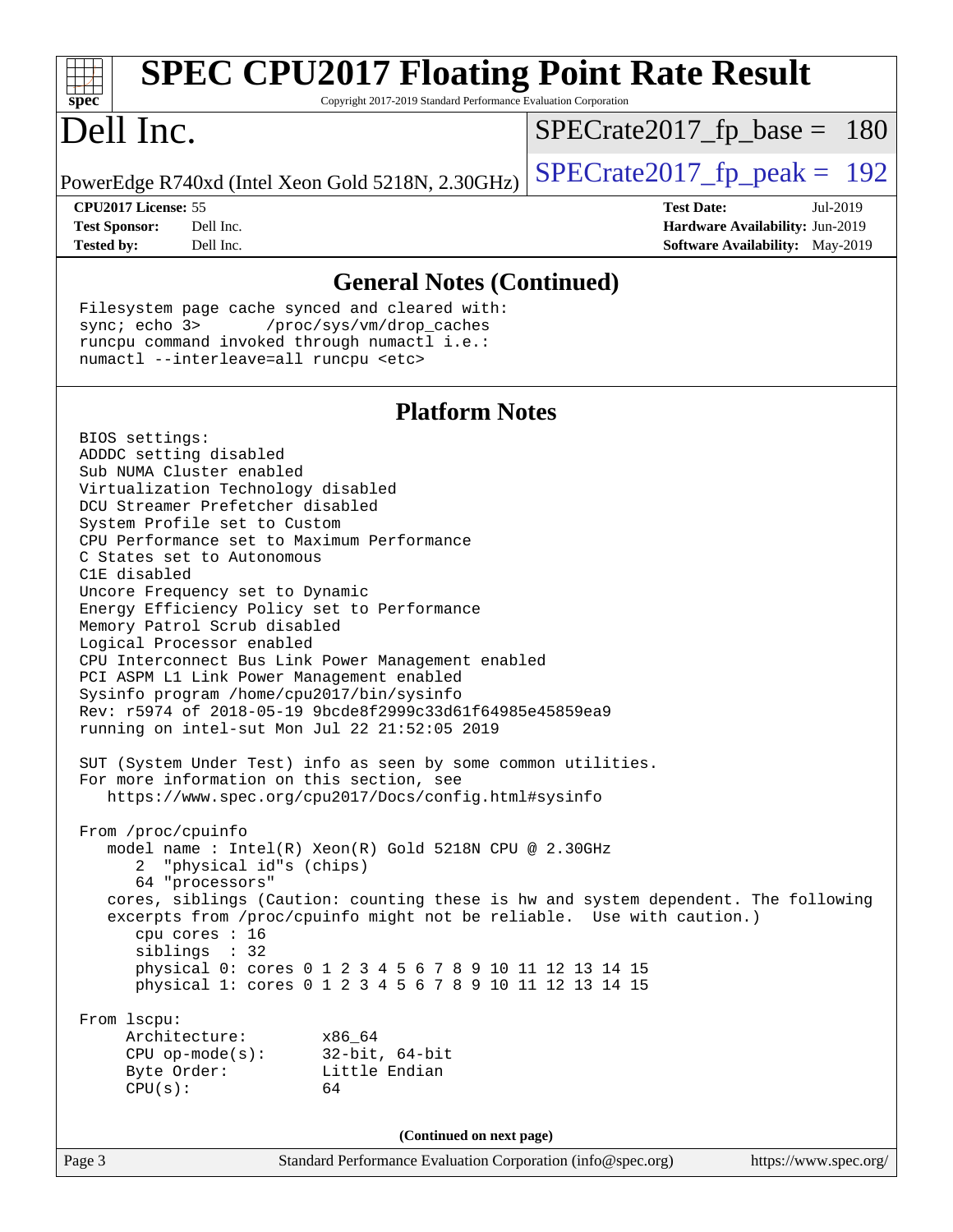| $spec^*$                                                                                                                                                                                                                                                                                                                                                                                                                                                                                                                                                                                                                                                                                                                                                                                                                                                                                                      | Copyright 2017-2019 Standard Performance Evaluation Corporation                                                                                                    | <b>SPEC CPU2017 Floating Point Rate Result</b>                                                                                                                                                                                                                                                                                                                                                                                                                                                                                                                                                                                                                                                                                                                                                                                                                                                                                                                                                                                                                                                                                                                                                |                                                                                       |  |
|---------------------------------------------------------------------------------------------------------------------------------------------------------------------------------------------------------------------------------------------------------------------------------------------------------------------------------------------------------------------------------------------------------------------------------------------------------------------------------------------------------------------------------------------------------------------------------------------------------------------------------------------------------------------------------------------------------------------------------------------------------------------------------------------------------------------------------------------------------------------------------------------------------------|--------------------------------------------------------------------------------------------------------------------------------------------------------------------|-----------------------------------------------------------------------------------------------------------------------------------------------------------------------------------------------------------------------------------------------------------------------------------------------------------------------------------------------------------------------------------------------------------------------------------------------------------------------------------------------------------------------------------------------------------------------------------------------------------------------------------------------------------------------------------------------------------------------------------------------------------------------------------------------------------------------------------------------------------------------------------------------------------------------------------------------------------------------------------------------------------------------------------------------------------------------------------------------------------------------------------------------------------------------------------------------|---------------------------------------------------------------------------------------|--|
| Dell Inc.                                                                                                                                                                                                                                                                                                                                                                                                                                                                                                                                                                                                                                                                                                                                                                                                                                                                                                     |                                                                                                                                                                    | $SPECrate2017_fp\_base = 180$                                                                                                                                                                                                                                                                                                                                                                                                                                                                                                                                                                                                                                                                                                                                                                                                                                                                                                                                                                                                                                                                                                                                                                 |                                                                                       |  |
| PowerEdge R740xd (Intel Xeon Gold 5218N, 2.30GHz)                                                                                                                                                                                                                                                                                                                                                                                                                                                                                                                                                                                                                                                                                                                                                                                                                                                             |                                                                                                                                                                    | $SPECTate2017$ _fp_peak = 192                                                                                                                                                                                                                                                                                                                                                                                                                                                                                                                                                                                                                                                                                                                                                                                                                                                                                                                                                                                                                                                                                                                                                                 |                                                                                       |  |
| CPU2017 License: 55<br><b>Test Sponsor:</b><br>Dell Inc.<br><b>Tested by:</b><br>Dell Inc.                                                                                                                                                                                                                                                                                                                                                                                                                                                                                                                                                                                                                                                                                                                                                                                                                    |                                                                                                                                                                    | <b>Test Date:</b>                                                                                                                                                                                                                                                                                                                                                                                                                                                                                                                                                                                                                                                                                                                                                                                                                                                                                                                                                                                                                                                                                                                                                                             | Jul-2019<br>Hardware Availability: Jun-2019<br><b>Software Availability:</b> May-2019 |  |
|                                                                                                                                                                                                                                                                                                                                                                                                                                                                                                                                                                                                                                                                                                                                                                                                                                                                                                               | <b>Platform Notes (Continued)</b>                                                                                                                                  |                                                                                                                                                                                                                                                                                                                                                                                                                                                                                                                                                                                                                                                                                                                                                                                                                                                                                                                                                                                                                                                                                                                                                                                               |                                                                                       |  |
| On-line CPU(s) list: $0-63$<br>Thread(s) per core:<br>Core(s) per socket:<br>Socket(s):<br>NUMA node(s):<br>Vendor ID:<br>CPU family:<br>Model:<br>Model name:<br>Stepping:<br>CPU MHz:<br>BogoMIPS:<br>Virtualization:<br>L1d cache:<br>Lli cache:<br>L2 cache:<br>L3 cache:<br>NUMA $node0$ $CPU(s):$<br>NUMA $node1$ $CPU(s):$<br>NUMA $node2$ $CPU(s):$<br>NUMA node3 CPU(s):<br>Flags:<br>/proc/cpuinfo cache data<br>cache size : 22528 KB<br>From numactl --hardware WARNING: a numactl 'node' might or might not correspond to a<br>physical chip.<br>$available: 4 nodes (0-3)$<br>node 0 cpus: 0 4 8 12 16 20 24 28 32 36 40 44 48 52 56 60<br>node 0 size: 95147 MB<br>node 0 free: 83917 MB<br>node 1 cpus: 1 5 9 13 17 21 25 29 33 37 41 45 49 53 57 61<br>node 1 size: 96743 MB<br>node 1 free: 89945 MB<br>node 2 cpus: 2 6 10 14 18 22 26 30 34 38 42 46 50 54 58 62<br>node 2 size: 96764 MB | 2<br>16<br>2<br>4<br>GenuineIntel<br>6<br>85<br>Intel(R) Xeon(R) Gold 5218N CPU @ 2.30GHz<br>7<br>1201.972<br>4600.00<br>$VT - x$<br>32K<br>32K<br>1024K<br>22528K | 0, 4, 8, 12, 16, 20, 24, 28, 32, 36, 40, 44, 48, 52, 56, 60<br>1, 5, 9, 13, 17, 21, 25, 29, 33, 37, 41, 45, 49, 53, 57, 61<br>2, 6, 10, 14, 18, 22, 26, 30, 34, 38, 42, 46, 50, 54, 58, 62<br>3, 7, 11, 15, 19, 23, 27, 31, 35, 39, 43, 47, 51, 55, 59, 63<br>fpu vme de pse tsc msr pae mce cx8 apic sep mtrr pge mca cmov<br>pat pse36 clflush dts acpi mmx fxsr sse sse2 ss ht tm pbe syscall nx pdpelgb rdtscp<br>lm constant_tsc art arch_perfmon pebs bts rep_good nopl xtopology nonstop_tsc cpuid<br>aperfmperf pni pclmulqdq dtes64 monitor ds_cpl vmx smx est tm2 ssse3 sdbg fma cx16<br>xtpr pdcm pcid dca sse4_1 sse4_2 x2apic movbe popcnt aes xsave avx f16c rdrand<br>lahf_lm abm 3dnowprefetch cpuid_fault epb cat_13 cdp_13 invpcid_single intel_ppin<br>ssbd mba ibrs ibpb stibp ibrs_enhanced tpr_shadow vnmi flexpriority ept vpid<br>fsgsbase tsc_adjust bmil hle avx2 smep bmi2 erms invpcid rtm cqm mpx rdt_a avx512f<br>avx512dq rdseed adx smap clflushopt clwb intel_pt avx512cd avx512bw avx512vl<br>xsaveopt xsavec xgetbvl xsaves cqm_llc cqm_occup_llc cqm_mbm_total cqm_mbm_local<br>dtherm ida arat pln pts pku ospke avx512_vnni flush_lld arch_capabilities |                                                                                       |  |
|                                                                                                                                                                                                                                                                                                                                                                                                                                                                                                                                                                                                                                                                                                                                                                                                                                                                                                               | (Continued on next page)                                                                                                                                           |                                                                                                                                                                                                                                                                                                                                                                                                                                                                                                                                                                                                                                                                                                                                                                                                                                                                                                                                                                                                                                                                                                                                                                                               |                                                                                       |  |
| Page 4                                                                                                                                                                                                                                                                                                                                                                                                                                                                                                                                                                                                                                                                                                                                                                                                                                                                                                        | Standard Performance Evaluation Corporation (info@spec.org)                                                                                                        |                                                                                                                                                                                                                                                                                                                                                                                                                                                                                                                                                                                                                                                                                                                                                                                                                                                                                                                                                                                                                                                                                                                                                                                               | https://www.spec.org/                                                                 |  |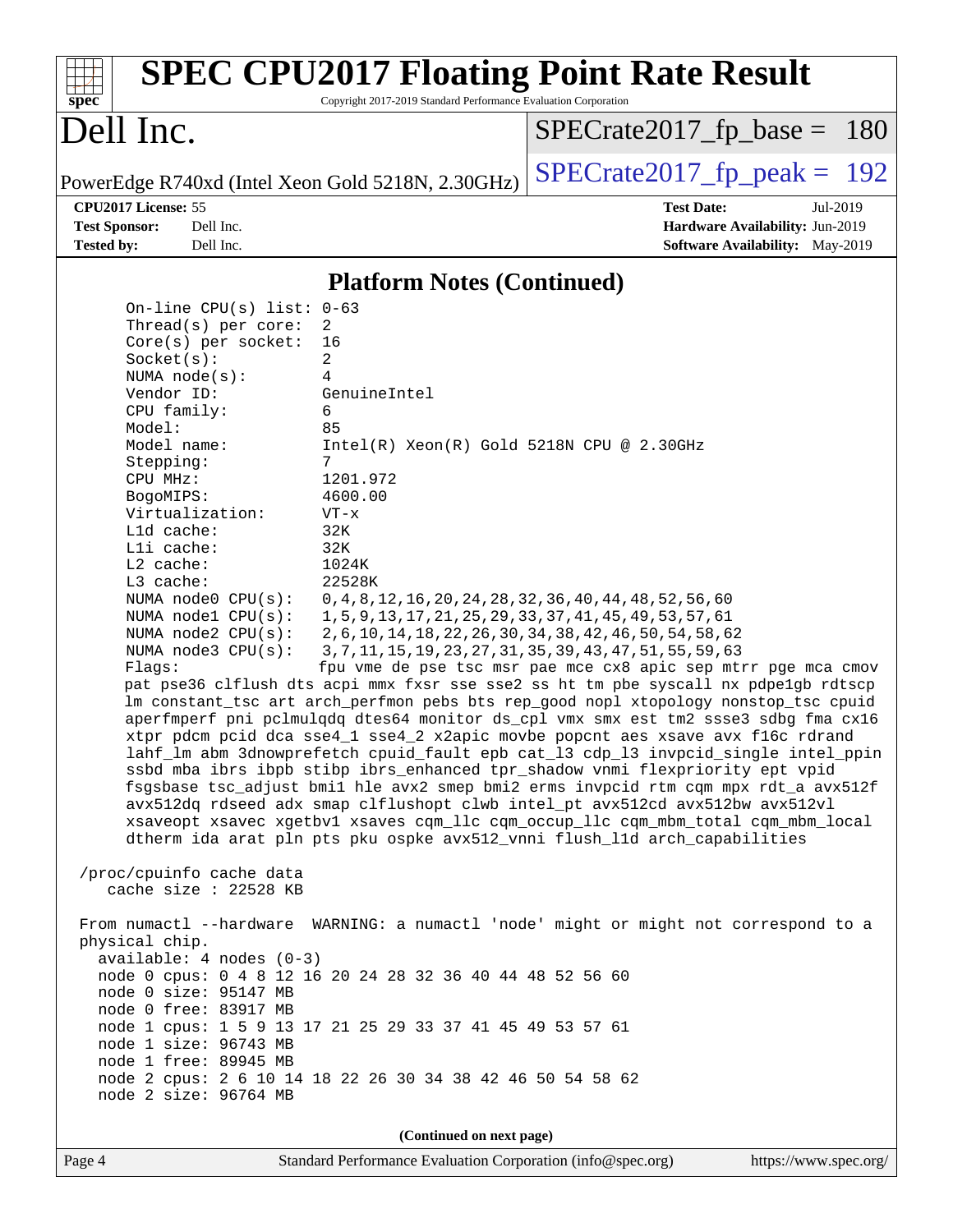| <b>SPEC CPU2017 Floating Point Rate Result</b><br>Copyright 2017-2019 Standard Performance Evaluation Corporation<br>$spec^*$                                                                                                                                                                                                                                           |                                                                                                     |
|-------------------------------------------------------------------------------------------------------------------------------------------------------------------------------------------------------------------------------------------------------------------------------------------------------------------------------------------------------------------------|-----------------------------------------------------------------------------------------------------|
| Dell Inc.                                                                                                                                                                                                                                                                                                                                                               | $SPECrate2017_fp\_base = 180$                                                                       |
| PowerEdge R740xd (Intel Xeon Gold 5218N, 2.30GHz)                                                                                                                                                                                                                                                                                                                       | $SPECrate2017_fp\_peak = 192$                                                                       |
| CPU2017 License: 55<br><b>Test Sponsor:</b><br>Dell Inc.<br><b>Tested by:</b><br>Dell Inc.                                                                                                                                                                                                                                                                              | <b>Test Date:</b><br>Jul-2019<br>Hardware Availability: Jun-2019<br>Software Availability: May-2019 |
| <b>Platform Notes (Continued)</b>                                                                                                                                                                                                                                                                                                                                       |                                                                                                     |
| node 2 free: 90049 MB<br>node 3 cpus: 3 7 11 15 19 23 27 31 35 39 43 47 51 55 59 63<br>node 3 size: 96763 MB<br>node 3 free: 90062 MB<br>node distances:<br>$\mathbf{1}$<br>2<br>node<br>$\overline{0}$<br>3<br>0 :<br>10<br>21 11 21<br>1:<br>21<br>10 21 11<br>11<br>21 10 21<br>2 :<br>3:<br>21<br>21<br>11<br>10<br>From /proc/meminfo<br>MemTotal:<br>394670416 kB |                                                                                                     |
| HugePages_Total:<br>0<br>Hugepagesize:<br>2048 kB                                                                                                                                                                                                                                                                                                                       |                                                                                                     |
| /usr/bin/lsb_release -d<br>Ubuntu 18.04.2 LTS                                                                                                                                                                                                                                                                                                                           |                                                                                                     |
| From /etc/*release* /etc/*version*<br>debian_version: buster/sid<br>os-release:<br>NAME="Ubuntu"<br>VERSION="18.04.2 LTS (Bionic Beaver)"<br>ID=ubuntu<br>ID LIKE=debian<br>PRETTY_NAME="Ubuntu 18.04.2 LTS"<br>VERSION_ID="18.04"<br>HOME_URL="https://www.ubuntu.com/"<br>SUPPORT_URL="https://help.ubuntu.com/"                                                      |                                                                                                     |
| uname $-a$ :<br>Linux intel-sut 4.15.0-45-generic #48-Ubuntu SMP Tue Jan 29 16:28:13 UTC 2019 x86_64<br>x86_64 x86_64 GNU/Linux                                                                                                                                                                                                                                         |                                                                                                     |
| Kernel self-reported vulnerability status:                                                                                                                                                                                                                                                                                                                              |                                                                                                     |
| CVE-2017-5754 (Meltdown):<br>Not affected<br>CVE-2017-5753 (Spectre variant 1): Mitigation: __user pointer sanitization<br>CVE-2017-5715 (Spectre variant 2): Mitigation: Enhanced IBRS, IBPB                                                                                                                                                                           |                                                                                                     |
| run-level 5 Jul 22 15:56<br>SPEC is set to: /home/cpu2017<br>Type Size Used Avail Use% Mounted on<br>Filesystem<br>/dev/sda2<br>ext4 439G<br>54G 363G 13% /                                                                                                                                                                                                             |                                                                                                     |
| (Continued on next page)                                                                                                                                                                                                                                                                                                                                                |                                                                                                     |
| Standard Performance Evaluation Corporation (info@spec.org)<br>Page 5                                                                                                                                                                                                                                                                                                   | https://www.spec.org/                                                                               |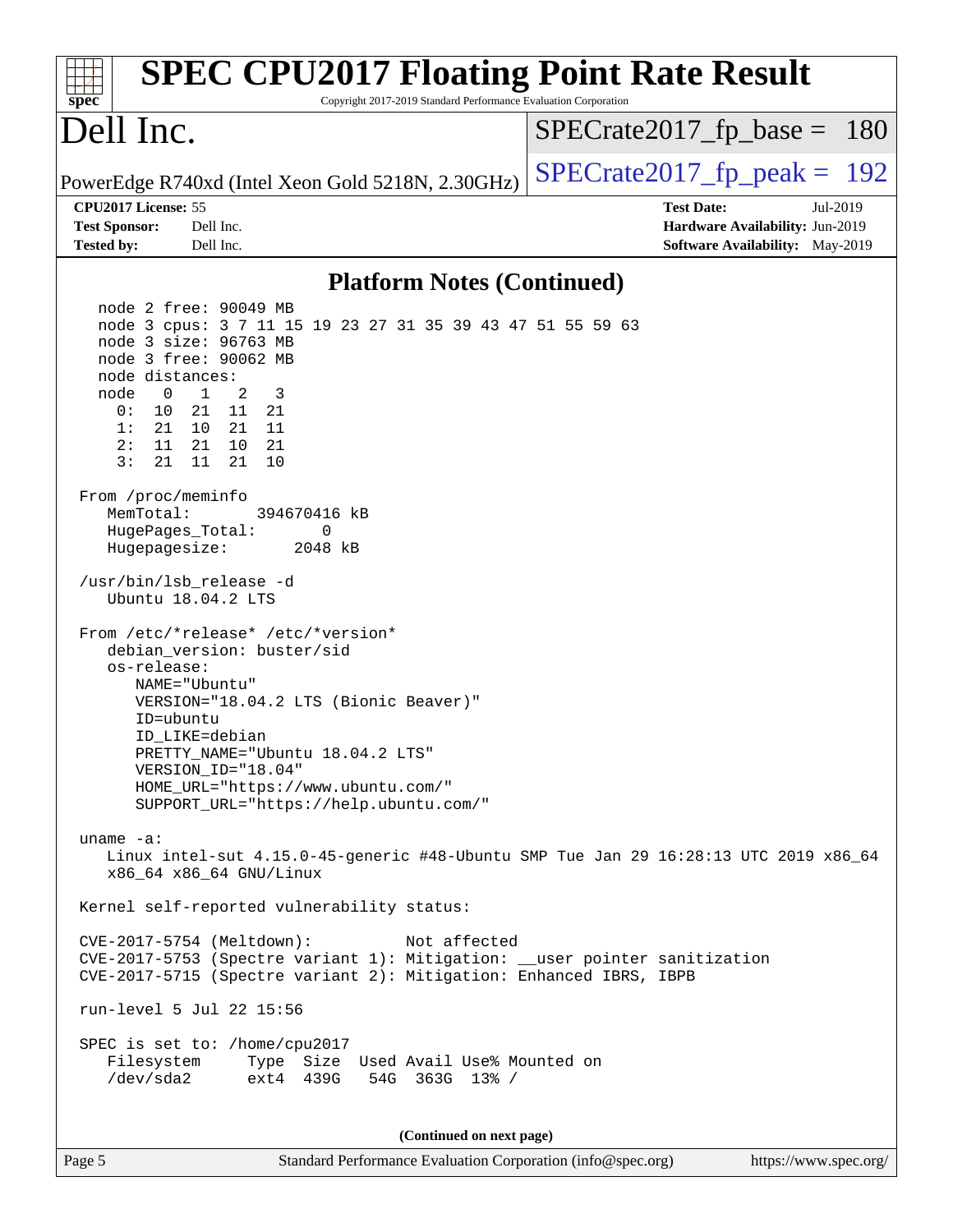| <b>SPEC CPU2017 Floating Point Rate Result</b><br>spec <sup>®</sup><br>Copyright 2017-2019 Standard Performance Evaluation Corporation                                                                                                                                                                                                         |                                                   |                                        |          |  |
|------------------------------------------------------------------------------------------------------------------------------------------------------------------------------------------------------------------------------------------------------------------------------------------------------------------------------------------------|---------------------------------------------------|----------------------------------------|----------|--|
| Dell Inc.                                                                                                                                                                                                                                                                                                                                      |                                                   | $SPECrate2017_fp\_base = 180$          |          |  |
|                                                                                                                                                                                                                                                                                                                                                | PowerEdge R740xd (Intel Xeon Gold 5218N, 2.30GHz) | $SPECrate2017fp peak = 192$            |          |  |
| CPU <sub>2017</sub> License: 55                                                                                                                                                                                                                                                                                                                |                                                   | <b>Test Date:</b>                      | Jul-2019 |  |
| <b>Test Sponsor:</b>                                                                                                                                                                                                                                                                                                                           | Dell Inc.                                         | Hardware Availability: Jun-2019        |          |  |
| <b>Tested by:</b>                                                                                                                                                                                                                                                                                                                              | Dell Inc.                                         | <b>Software Availability:</b> May-2019 |          |  |
| <b>Platform Notes (Continued)</b>                                                                                                                                                                                                                                                                                                              |                                                   |                                        |          |  |
| Additional information from dmidecode follows. WARNING: Use caution when you interpret<br>this section. The 'dmidecode' program reads system data which is "intended to allow<br>hardware to be accurately determined", but the intent may not be met, as there are<br>frequent changes to hardware, firmware, and the "DMTF SMBIOS" standard. |                                                   |                                        |          |  |

 BIOS Dell Inc. 2.2.11 06/13/2019 Memory: 12x 00AD00B300AD HMA84GR7CJR4N-WM 32 GB 2 rank 2933, configured at 2666 12x Not Specified Not Specified

(End of data from sysinfo program)

### **[Compiler Version Notes](http://www.spec.org/auto/cpu2017/Docs/result-fields.html#CompilerVersionNotes)**

| Page 6 | Standard Performance Evaluation Corporation (info@spec.org)                                                                                                                          | https://www.spec.org/ |
|--------|--------------------------------------------------------------------------------------------------------------------------------------------------------------------------------------|-----------------------|
|        | (Continued on next page)                                                                                                                                                             |                       |
|        |                                                                                                                                                                                      |                       |
|        | Version 19.0.4.227 Build 20190416<br>Copyright (C) 1985-2019 Intel Corporation. All rights reserved.                                                                                 |                       |
|        | Intel(R) $C++$ Intel(R) 64 Compiler for applications running on Intel(R) 64,                                                                                                         |                       |
|        | $CXXC 508.namd_r (peak)$                                                                                                                                                             |                       |
|        |                                                                                                                                                                                      |                       |
|        | Intel(R) $C++$ Intel(R) 64 Compiler for applications running on Intel(R) 64,<br>Version 19.0.4.227 Build 20190416<br>Copyright (C) 1985-2019 Intel Corporation. All rights reserved. |                       |
|        |                                                                                                                                                                                      |                       |
|        | CXXC 508.namd $r(base)$ 510.parest $r(base, peak)$                                                                                                                                   |                       |
|        |                                                                                                                                                                                      |                       |
|        | Intel(R) C Intel(R) 64 Compiler for applications running on Intel(R) 64,<br>Version 19.0.4.227 Build 20190416<br>Copyright (C) 1985-2019 Intel Corporation. All rights reserved.     |                       |
| CC.    | $519.1bm_r(peak)$                                                                                                                                                                    |                       |
|        | Copyright (C) 1985-2019 Intel Corporation. All rights reserved.<br>______________________                                                                                            |                       |
|        | Intel(R) C Intel(R) 64 Compiler for applications running on Intel(R) 64,<br>Version 19.0.4.227 Build 20190416                                                                        |                       |
| CC.    | 519.1bm_r(base) 538.imagick_r(base, peak) 544.nab_r(base, peak)                                                                                                                      |                       |
|        |                                                                                                                                                                                      |                       |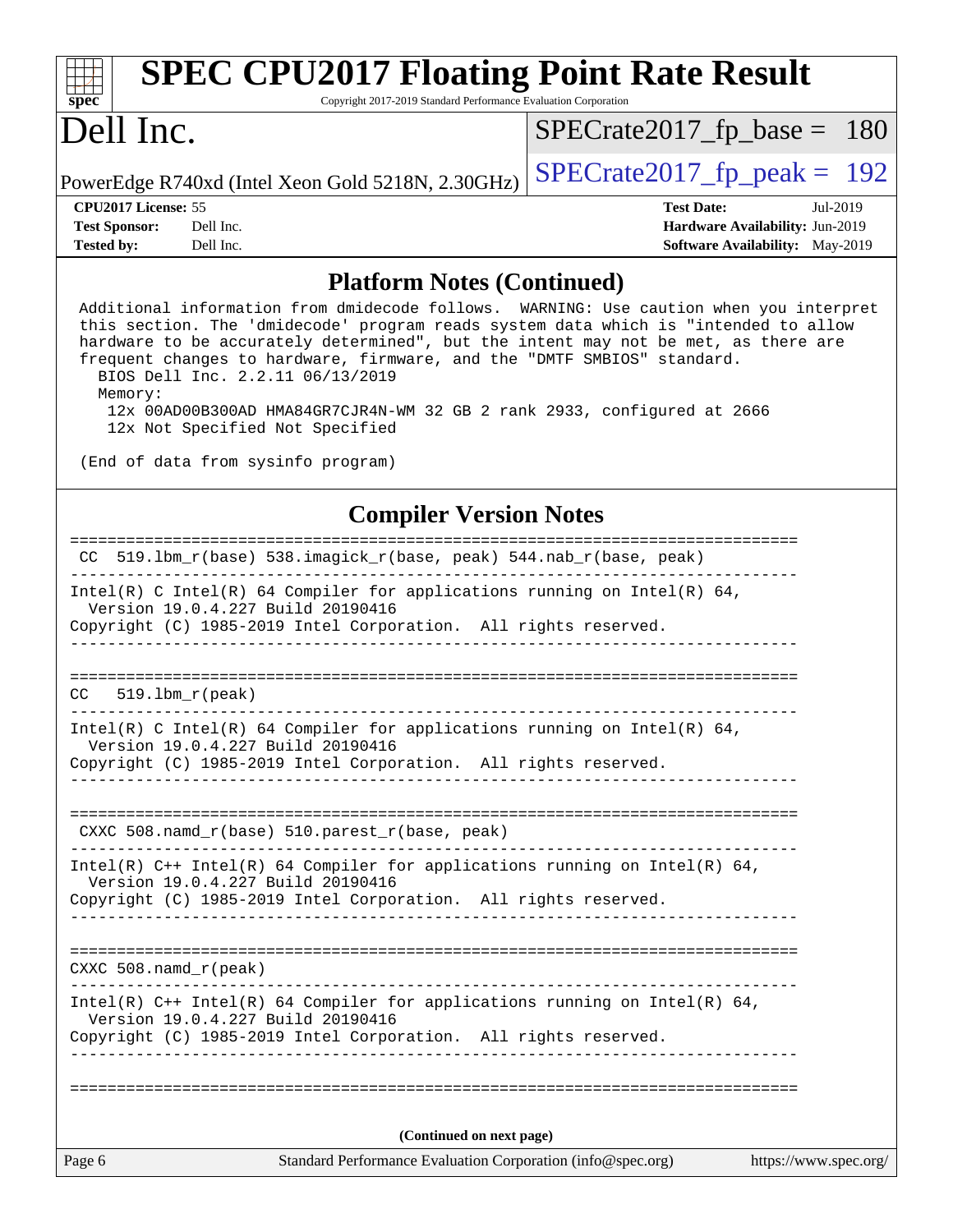| <b>SPEC CPU2017 Floating Point Rate Result</b><br>Copyright 2017-2019 Standard Performance Evaluation Corporation<br>$spec^*$                                                                                                                                                                                                                                                                                                                                                                                                                                        |                                                                                                     |  |  |
|----------------------------------------------------------------------------------------------------------------------------------------------------------------------------------------------------------------------------------------------------------------------------------------------------------------------------------------------------------------------------------------------------------------------------------------------------------------------------------------------------------------------------------------------------------------------|-----------------------------------------------------------------------------------------------------|--|--|
| Dell Inc.                                                                                                                                                                                                                                                                                                                                                                                                                                                                                                                                                            | $SPECrate2017_fp\_base = 180$                                                                       |  |  |
| PowerEdge R740xd (Intel Xeon Gold 5218N, 2.30GHz)                                                                                                                                                                                                                                                                                                                                                                                                                                                                                                                    | $SPECrate2017_fp\_peak = 192$                                                                       |  |  |
| CPU2017 License: 55<br><b>Test Sponsor:</b><br>Dell Inc.<br><b>Tested by:</b><br>Dell Inc.                                                                                                                                                                                                                                                                                                                                                                                                                                                                           | <b>Test Date:</b><br>Jul-2019<br>Hardware Availability: Jun-2019<br>Software Availability: May-2019 |  |  |
| <b>Compiler Version Notes (Continued)</b>                                                                                                                                                                                                                                                                                                                                                                                                                                                                                                                            |                                                                                                     |  |  |
| CC 511.povray_r(base) 526.blender_r(base, peak)                                                                                                                                                                                                                                                                                                                                                                                                                                                                                                                      |                                                                                                     |  |  |
| Intel(R) $C++$ Intel(R) 64 Compiler for applications running on Intel(R) 64,<br>Version 19.0.4.227 Build 20190416<br>Copyright (C) 1985-2019 Intel Corporation. All rights reserved.<br>Intel(R) C Intel(R) 64 Compiler for applications running on Intel(R) 64,<br>Version 19.0.4.227 Build 20190416<br>Copyright (C) 1985-2019 Intel Corporation. All rights reserved.                                                                                                                                                                                             |                                                                                                     |  |  |
| $511. povray_r (peak)$<br>CC.                                                                                                                                                                                                                                                                                                                                                                                                                                                                                                                                        |                                                                                                     |  |  |
| Intel(R) $C++$ Intel(R) 64 Compiler for applications running on Intel(R) 64,<br>Version 19.0.4.227 Build 20190416<br>Copyright (C) 1985-2019 Intel Corporation. All rights reserved.<br>Intel(R) C Intel(R) 64 Compiler for applications running on Intel(R) 64,<br>Version 19.0.4.227 Build 20190416<br>Copyright (C) 1985-2019 Intel Corporation. All rights reserved.<br>___________________________                                                                                                                                                              |                                                                                                     |  |  |
| 507.cactuBSSN_r(base, peak)<br>FC.                                                                                                                                                                                                                                                                                                                                                                                                                                                                                                                                   |                                                                                                     |  |  |
| Intel(R) $C++$ Intel(R) 64 Compiler for applications running on Intel(R) 64,<br>Version 19.0.4.227 Build 20190416<br>Copyright (C) 1985-2019 Intel Corporation. All rights reserved.<br>Intel(R) C Intel(R) 64 Compiler for applications running on Intel(R) 64,<br>Version 19.0.4.227 Build 20190416<br>Copyright (C) 1985-2019 Intel Corporation. All rights reserved.<br>$Intel(R)$ Fortran Intel(R) 64 Compiler for applications running on Intel(R)<br>64, Version 19.0.4.227 Build 20190416<br>Copyright (C) 1985-2019 Intel Corporation. All rights reserved. |                                                                                                     |  |  |
| FC 503.bwaves_r(base, peak) 549.fotonik3d_r(base, peak) 554.roms_r(base)                                                                                                                                                                                                                                                                                                                                                                                                                                                                                             |                                                                                                     |  |  |
| $Intel(R)$ Fortran Intel(R) 64 Compiler for applications running on Intel(R)<br>64, Version 19.0.4.227 Build 20190416<br>Copyright (C) 1985-2019 Intel Corporation. All rights reserved.                                                                                                                                                                                                                                                                                                                                                                             |                                                                                                     |  |  |
| $FC$ 554.roms $r$ (peak)                                                                                                                                                                                                                                                                                                                                                                                                                                                                                                                                             |                                                                                                     |  |  |
| Intel(R) Fortran Intel(R) 64 Compiler for applications running on Intel(R)                                                                                                                                                                                                                                                                                                                                                                                                                                                                                           |                                                                                                     |  |  |
| (Continued on next page)                                                                                                                                                                                                                                                                                                                                                                                                                                                                                                                                             |                                                                                                     |  |  |
| Standard Performance Evaluation Corporation (info@spec.org)<br>Page 7                                                                                                                                                                                                                                                                                                                                                                                                                                                                                                | https://www.spec.org/                                                                               |  |  |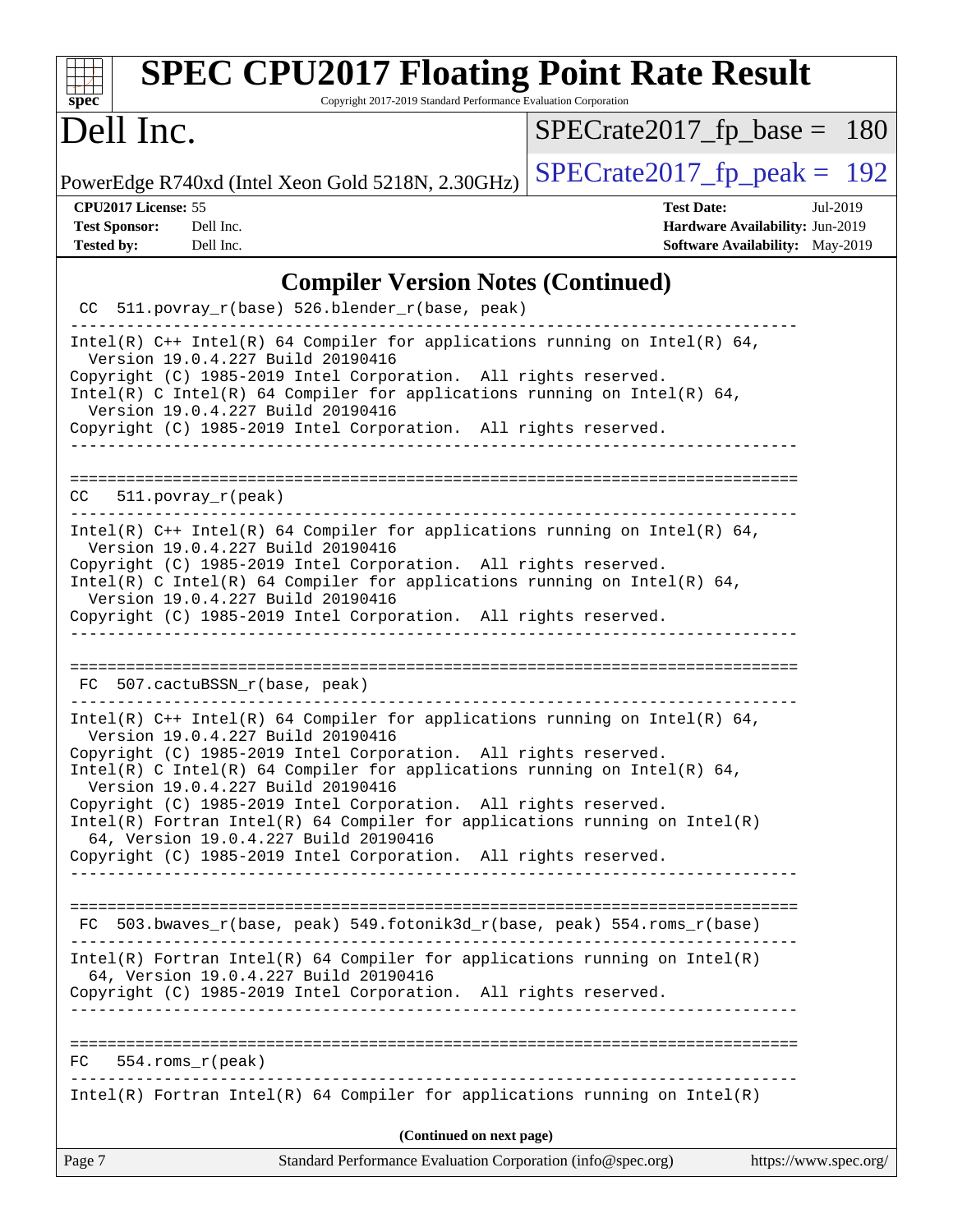| <b>SPEC CPU2017 Floating Point Rate Result</b><br>Copyright 2017-2019 Standard Performance Evaluation Corporation<br>$spec^*$                                                                                                                                                                                                                                                                   |                                                                                                            |  |  |  |
|-------------------------------------------------------------------------------------------------------------------------------------------------------------------------------------------------------------------------------------------------------------------------------------------------------------------------------------------------------------------------------------------------|------------------------------------------------------------------------------------------------------------|--|--|--|
| Dell Inc.                                                                                                                                                                                                                                                                                                                                                                                       | $SPECrate2017_fp\_base = 180$                                                                              |  |  |  |
| PowerEdge R740xd (Intel Xeon Gold 5218N, 2.30GHz)                                                                                                                                                                                                                                                                                                                                               | $SPECrate2017fp peak = 192$                                                                                |  |  |  |
| CPU <sub>2017</sub> License: 55<br><b>Test Sponsor:</b><br>Dell Inc.<br><b>Tested by:</b><br>Dell Inc.                                                                                                                                                                                                                                                                                          | <b>Test Date:</b><br>Jul-2019<br>Hardware Availability: Jun-2019<br><b>Software Availability:</b> May-2019 |  |  |  |
| <b>Compiler Version Notes (Continued)</b><br>64, Version 19.0.4.227 Build 20190416<br>Copyright (C) 1985-2019 Intel Corporation. All rights reserved.                                                                                                                                                                                                                                           |                                                                                                            |  |  |  |
| $CC$ 521.wrf_r(base) 527.cam4_r(base)                                                                                                                                                                                                                                                                                                                                                           |                                                                                                            |  |  |  |
| $Intel(R)$ Fortran Intel(R) 64 Compiler for applications running on Intel(R)<br>64, Version 19.0.4.227 Build 20190416<br>Copyright (C) 1985-2019 Intel Corporation. All rights reserved.<br>Intel(R) C Intel(R) 64 Compiler for applications running on Intel(R) 64,<br>Version 19.0.4.227 Build 20190416<br>Copyright (C) 1985-2019 Intel Corporation. All rights reserved.<br>_______________ |                                                                                                            |  |  |  |
| $CC = 521.wrf_r(peak) 527.cam4_r(peak)$                                                                                                                                                                                                                                                                                                                                                         |                                                                                                            |  |  |  |
| $Intel(R)$ Fortran Intel(R) 64 Compiler for applications running on Intel(R)<br>64, Version 19.0.4.227 Build 20190416<br>Copyright (C) 1985-2019 Intel Corporation. All rights reserved.<br>Intel(R) C Intel(R) 64 Compiler for applications running on Intel(R) 64,<br>Version 19.0.4.227 Build 20190416<br>Copyright (C) 1985-2019 Intel Corporation. All rights reserved.                    |                                                                                                            |  |  |  |

## **[Base Compiler Invocation](http://www.spec.org/auto/cpu2017/Docs/result-fields.html#BaseCompilerInvocation)**

| C benchmarks:<br>$\text{icc}$ -m64 -std=c11                              |
|--------------------------------------------------------------------------|
| $C_{++}$ benchmarks:<br>$icpc$ $-m64$                                    |
| Fortran benchmarks:<br>ifort -m64                                        |
| Benchmarks using both Fortran and C:<br>$ifort$ -m64 $ice$ -m64 -std=c11 |
| Benchmarks using both $C$ and $C_{++}$ :<br>icpc -m64 icc -m64 -std=c11  |
| Benchmarks using Fortran, C, and $C_{++}$ :                              |

[icpc -m64](http://www.spec.org/cpu2017/results/res2019q3/cpu2017-20190805-16530.flags.html#user_CC_CXX_FCbase_intel_icpc_64bit_4ecb2543ae3f1412ef961e0650ca070fec7b7afdcd6ed48761b84423119d1bf6bdf5cad15b44d48e7256388bc77273b966e5eb805aefd121eb22e9299b2ec9d9) [icc -m64 -std=c11](http://www.spec.org/cpu2017/results/res2019q3/cpu2017-20190805-16530.flags.html#user_CC_CXX_FCbase_intel_icc_64bit_c11_33ee0cdaae7deeeab2a9725423ba97205ce30f63b9926c2519791662299b76a0318f32ddfffdc46587804de3178b4f9328c46fa7c2b0cd779d7a61945c91cd35) [ifort -m64](http://www.spec.org/cpu2017/results/res2019q3/cpu2017-20190805-16530.flags.html#user_CC_CXX_FCbase_intel_ifort_64bit_24f2bb282fbaeffd6157abe4f878425411749daecae9a33200eee2bee2fe76f3b89351d69a8130dd5949958ce389cf37ff59a95e7a40d588e8d3a57e0c3fd751)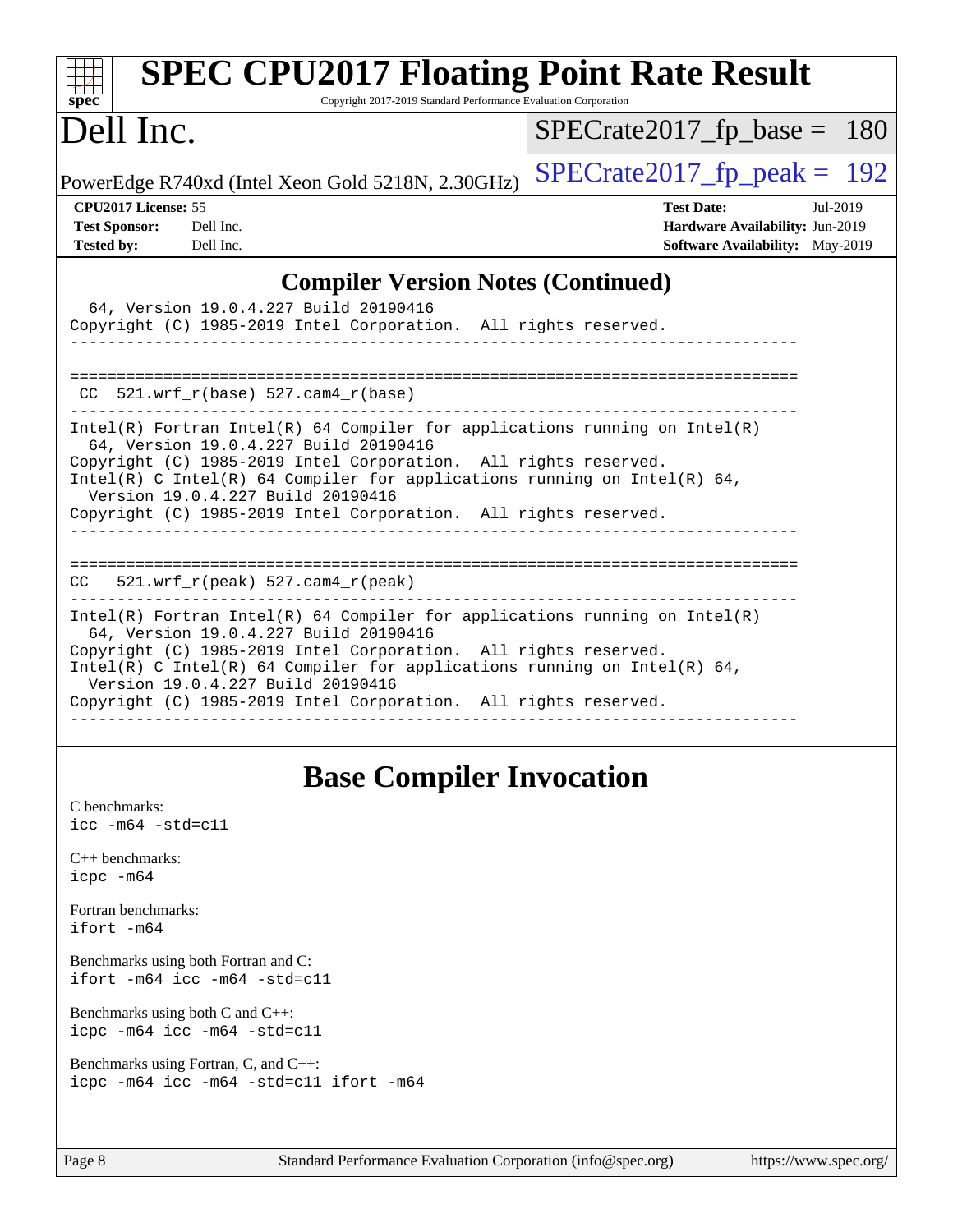| $spec^*$                                                                                                                                                                                                                                                                                     | <b>SPEC CPU2017 Floating Point Rate Result</b><br>Copyright 2017-2019 Standard Performance Evaluation Corporation                                                  |                                                                                                            |  |
|----------------------------------------------------------------------------------------------------------------------------------------------------------------------------------------------------------------------------------------------------------------------------------------------|--------------------------------------------------------------------------------------------------------------------------------------------------------------------|------------------------------------------------------------------------------------------------------------|--|
| Dell Inc.                                                                                                                                                                                                                                                                                    |                                                                                                                                                                    | $SPECrate2017_fp\_base = 180$                                                                              |  |
|                                                                                                                                                                                                                                                                                              | PowerEdge R740xd (Intel Xeon Gold 5218N, 2.30GHz)                                                                                                                  | $SPECTate2017$ _fp_peak = 192                                                                              |  |
| CPU2017 License: 55<br><b>Test Sponsor:</b><br><b>Tested by:</b>                                                                                                                                                                                                                             | Dell Inc.<br>Dell Inc.                                                                                                                                             | <b>Test Date:</b><br>Jul-2019<br>Hardware Availability: Jun-2019<br><b>Software Availability:</b> May-2019 |  |
|                                                                                                                                                                                                                                                                                              | <b>Base Portability Flags</b>                                                                                                                                      |                                                                                                            |  |
| 503.bwaves_r: -DSPEC_LP64<br>507.cactuBSSN_r: -DSPEC LP64<br>508.namd_r: -DSPEC LP64<br>510.parest_r: -DSPEC_LP64<br>511.povray_r: -DSPEC_LP64<br>519.1bm_r: - DSPEC LP64<br>538.imagick_r: -DSPEC_LP64<br>544.nab r: -DSPEC LP64<br>549.fotonik3d_r: -DSPEC_LP64<br>554.roms_r: -DSPEC_LP64 | 521.wrf_r: -DSPEC_LP64 -DSPEC_CASE_FLAG -convert big_endian<br>526.blender_r: -DSPEC_LP64 -DSPEC_LINUX -funsigned-char<br>527.cam4_r: -DSPEC_LP64 -DSPEC_CASE_FLAG |                                                                                                            |  |
| C benchmarks:                                                                                                                                                                                                                                                                                | <b>Base Optimization Flags</b><br>-xCORE-AVX2 -ipo -03 -no-prec-div -qopt-prefetch -ffinite-math-only<br>-gopt-mem-layout-trans=4                                  |                                                                                                            |  |
| $C_{++}$ benchmarks:                                                                                                                                                                                                                                                                         | -xCORE-AVX2 -ipo -03 -no-prec-div -qopt-prefetch -ffinite-math-only<br>-qopt-mem-layout-trans=4                                                                    |                                                                                                            |  |
| Fortran benchmarks:<br>-xCORE-AVX2 -ipo -03 -no-prec-div -qopt-prefetch -ffinite-math-only<br>-qopt-mem-layout-trans=4 -auto -nostandard-realloc-lhs<br>-align array32byte                                                                                                                   |                                                                                                                                                                    |                                                                                                            |  |
| Benchmarks using both Fortran and C:<br>-xCORE-AVX2 -ipo -03 -no-prec-div -qopt-prefetch -ffinite-math-only<br>-gopt-mem-layout-trans=4 -auto -nostandard-realloc-lhs<br>-align array32byte                                                                                                  |                                                                                                                                                                    |                                                                                                            |  |
| Benchmarks using both $C$ and $C++$ :<br>-xCORE-AVX2 -ipo -03 -no-prec-div -qopt-prefetch -ffinite-math-only<br>-gopt-mem-layout-trans=4                                                                                                                                                     |                                                                                                                                                                    |                                                                                                            |  |
| Benchmarks using Fortran, C, and C++:<br>-xCORE-AVX2 -ipo -03 -no-prec-div -qopt-prefetch -ffinite-math-only<br>-qopt-mem-layout-trans=4 -auto -nostandard-realloc-lhs<br>-align array32byte                                                                                                 |                                                                                                                                                                    |                                                                                                            |  |
| $P_{909}$ Q                                                                                                                                                                                                                                                                                  | Standard Performance Evaluation Corporation $(info@spec.org)$                                                                                                      | http://www.                                                                                                |  |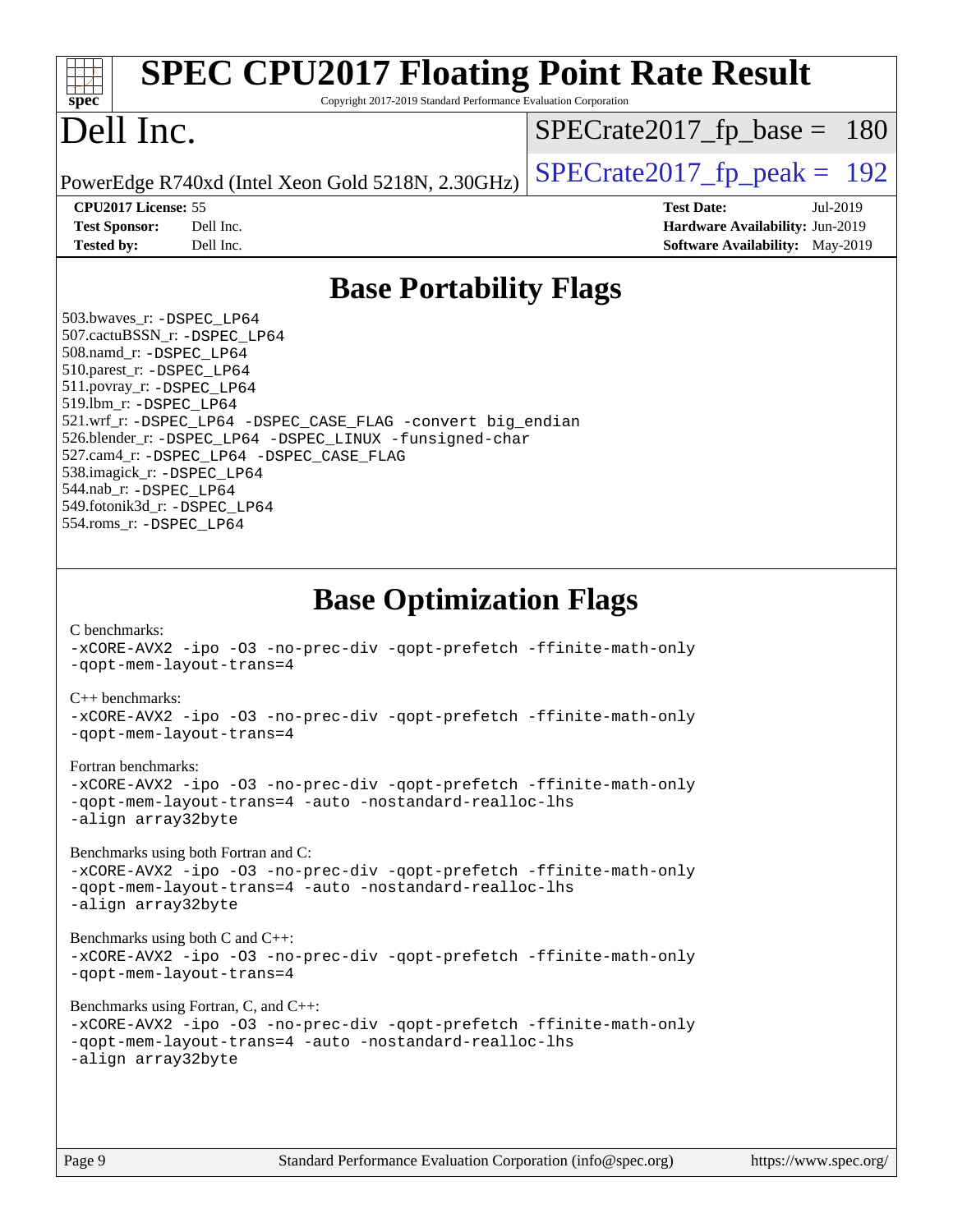| <b>SPEC CPU2017 Floating Point Rate Result</b>                                                                                                       |                                        |  |  |  |  |
|------------------------------------------------------------------------------------------------------------------------------------------------------|----------------------------------------|--|--|--|--|
| Copyright 2017-2019 Standard Performance Evaluation Corporation<br>$spec^*$                                                                          |                                        |  |  |  |  |
| Dell Inc.                                                                                                                                            | $SPECrate2017_fp\_base = 180$          |  |  |  |  |
| PowerEdge R740xd (Intel Xeon Gold 5218N, 2.30GHz)                                                                                                    | $SPECrate2017_fp\_peak = 192$          |  |  |  |  |
| CPU2017 License: 55                                                                                                                                  | <b>Test Date:</b><br>Jul-2019          |  |  |  |  |
| <b>Test Sponsor:</b><br>Dell Inc.                                                                                                                    | Hardware Availability: Jun-2019        |  |  |  |  |
| Dell Inc.<br><b>Tested by:</b>                                                                                                                       | <b>Software Availability:</b> May-2019 |  |  |  |  |
| <b>Peak Compiler Invocation</b>                                                                                                                      |                                        |  |  |  |  |
| C benchmarks:                                                                                                                                        |                                        |  |  |  |  |
| $\text{icc}$ -m64 -std=c11                                                                                                                           |                                        |  |  |  |  |
| $C_{++}$ benchmarks:<br>icpc -m64                                                                                                                    |                                        |  |  |  |  |
| Fortran benchmarks:<br>ifort -m64                                                                                                                    |                                        |  |  |  |  |
| Benchmarks using both Fortran and C:<br>$ifort -m64$ $ice -m64 -std=c11$                                                                             |                                        |  |  |  |  |
| Benchmarks using both C and C++:<br>icpc -m64 icc -m64 -std=c11                                                                                      |                                        |  |  |  |  |
| Benchmarks using Fortran, C, and C++:<br>icpc -m64 icc -m64 -std=c11 ifort -m64                                                                      |                                        |  |  |  |  |
| <b>Peak Portability Flags</b><br>Same as Base Portability Flags                                                                                      |                                        |  |  |  |  |
| <b>Peak Optimization Flags</b>                                                                                                                       |                                        |  |  |  |  |
| C benchmarks:                                                                                                                                        |                                        |  |  |  |  |
| $519$ .lbm_r: -prof-gen(pass 1) -prof-use(pass 2) -ipo -xCORE-AVX2 -03<br>-no-prec-div -qopt-prefetch -ffinite-math-only<br>-gopt-mem-layout-trans=4 |                                        |  |  |  |  |
| 538.imagick_r: -xCORE-AVX2 -ipo -03 -no-prec-div -qopt-prefetch<br>-ffinite-math-only -qopt-mem-layout-trans=4                                       |                                        |  |  |  |  |
| 544.nab_r: Same as 538.imagick_r                                                                                                                     |                                        |  |  |  |  |
| $C++$ benchmarks:                                                                                                                                    |                                        |  |  |  |  |
| 508.namd_r: -prof-gen(pass 1) -prof-use(pass 2) -ipo -xCORE-AVX2 -03<br>-no-prec-div -qopt-prefetch -ffinite-math-only<br>-qopt-mem-layout-trans=4   |                                        |  |  |  |  |
|                                                                                                                                                      |                                        |  |  |  |  |

**(Continued on next page)**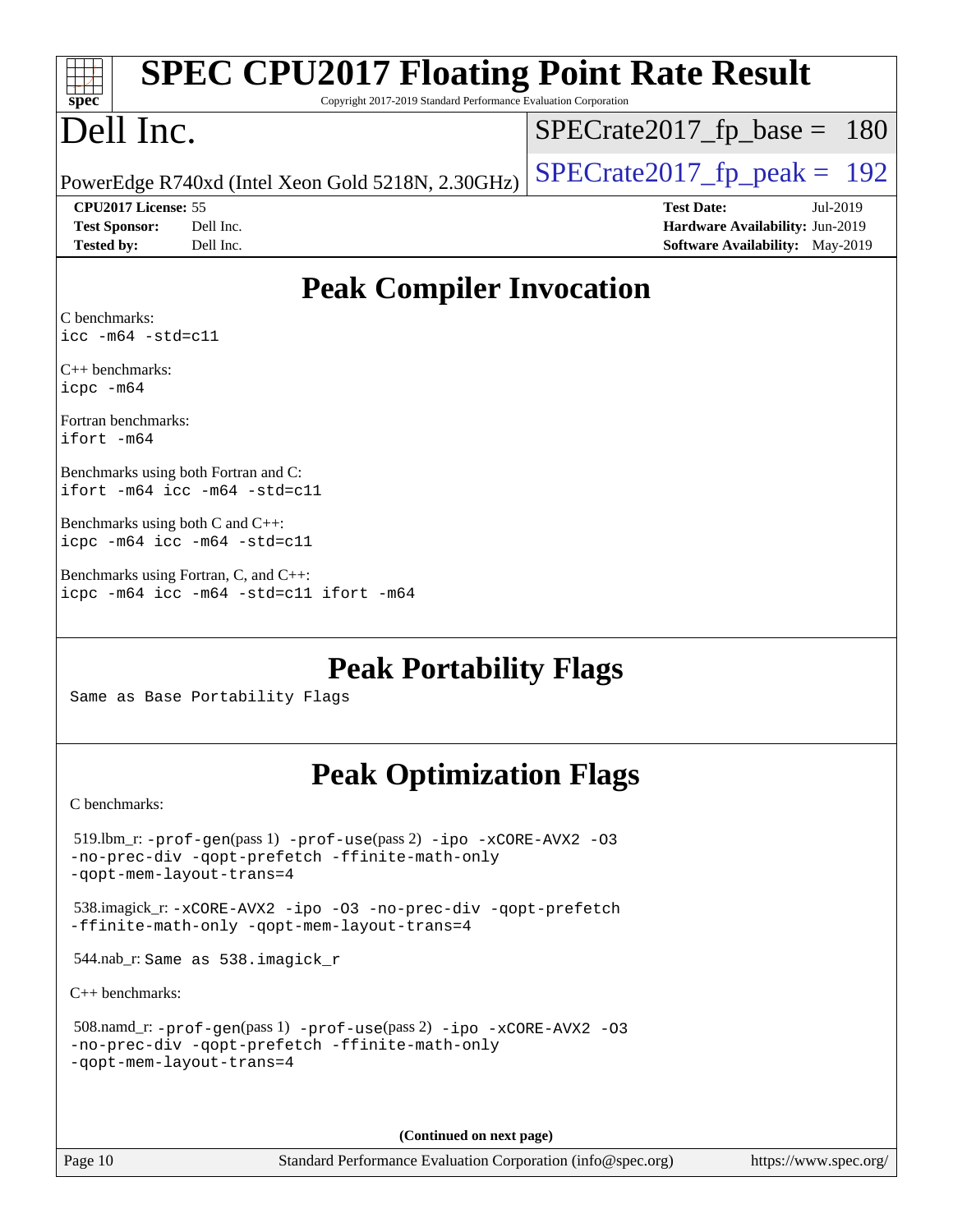

# **[SPEC CPU2017 Floating Point Rate Result](http://www.spec.org/auto/cpu2017/Docs/result-fields.html#SPECCPU2017FloatingPointRateResult)**

Copyright 2017-2019 Standard Performance Evaluation Corporation

## Dell Inc.

[SPECrate2017\\_fp\\_base =](http://www.spec.org/auto/cpu2017/Docs/result-fields.html#SPECrate2017fpbase) 180

PowerEdge R740xd (Intel Xeon Gold 5218N, 2.30GHz)  $\left|$  [SPECrate2017\\_fp\\_peak =](http://www.spec.org/auto/cpu2017/Docs/result-fields.html#SPECrate2017fppeak) 192

**[CPU2017 License:](http://www.spec.org/auto/cpu2017/Docs/result-fields.html#CPU2017License)** 55 **[Test Date:](http://www.spec.org/auto/cpu2017/Docs/result-fields.html#TestDate)** Jul-2019 **[Test Sponsor:](http://www.spec.org/auto/cpu2017/Docs/result-fields.html#TestSponsor)** Dell Inc. **[Hardware Availability:](http://www.spec.org/auto/cpu2017/Docs/result-fields.html#HardwareAvailability)** Jun-2019 **[Tested by:](http://www.spec.org/auto/cpu2017/Docs/result-fields.html#Testedby)** Dell Inc. Dell Inc. **[Software Availability:](http://www.spec.org/auto/cpu2017/Docs/result-fields.html#SoftwareAvailability)** May-2019

## **[Peak Optimization Flags \(Continued\)](http://www.spec.org/auto/cpu2017/Docs/result-fields.html#PeakOptimizationFlags)**

 510.parest\_r: [-xCORE-AVX2](http://www.spec.org/cpu2017/results/res2019q3/cpu2017-20190805-16530.flags.html#user_peakCXXOPTIMIZE510_parest_r_f-xCORE-AVX2) [-ipo](http://www.spec.org/cpu2017/results/res2019q3/cpu2017-20190805-16530.flags.html#user_peakCXXOPTIMIZE510_parest_r_f-ipo) [-O3](http://www.spec.org/cpu2017/results/res2019q3/cpu2017-20190805-16530.flags.html#user_peakCXXOPTIMIZE510_parest_r_f-O3) [-no-prec-div](http://www.spec.org/cpu2017/results/res2019q3/cpu2017-20190805-16530.flags.html#user_peakCXXOPTIMIZE510_parest_r_f-no-prec-div) [-qopt-prefetch](http://www.spec.org/cpu2017/results/res2019q3/cpu2017-20190805-16530.flags.html#user_peakCXXOPTIMIZE510_parest_r_f-qopt-prefetch) [-ffinite-math-only](http://www.spec.org/cpu2017/results/res2019q3/cpu2017-20190805-16530.flags.html#user_peakCXXOPTIMIZE510_parest_r_f_finite_math_only_cb91587bd2077682c4b38af759c288ed7c732db004271a9512da14a4f8007909a5f1427ecbf1a0fb78ff2a814402c6114ac565ca162485bbcae155b5e4258871) [-qopt-mem-layout-trans=4](http://www.spec.org/cpu2017/results/res2019q3/cpu2017-20190805-16530.flags.html#user_peakCXXOPTIMIZE510_parest_r_f-qopt-mem-layout-trans_fa39e755916c150a61361b7846f310bcdf6f04e385ef281cadf3647acec3f0ae266d1a1d22d972a7087a248fd4e6ca390a3634700869573d231a252c784941a8) [Fortran benchmarks](http://www.spec.org/auto/cpu2017/Docs/result-fields.html#Fortranbenchmarks): 503.bwaves\_r: [-xCORE-AVX2](http://www.spec.org/cpu2017/results/res2019q3/cpu2017-20190805-16530.flags.html#user_peakFOPTIMIZE503_bwaves_r_f-xCORE-AVX2) [-ipo](http://www.spec.org/cpu2017/results/res2019q3/cpu2017-20190805-16530.flags.html#user_peakFOPTIMIZE503_bwaves_r_f-ipo) [-O3](http://www.spec.org/cpu2017/results/res2019q3/cpu2017-20190805-16530.flags.html#user_peakFOPTIMIZE503_bwaves_r_f-O3) [-no-prec-div](http://www.spec.org/cpu2017/results/res2019q3/cpu2017-20190805-16530.flags.html#user_peakFOPTIMIZE503_bwaves_r_f-no-prec-div) [-qopt-prefetch](http://www.spec.org/cpu2017/results/res2019q3/cpu2017-20190805-16530.flags.html#user_peakFOPTIMIZE503_bwaves_r_f-qopt-prefetch) [-ffinite-math-only](http://www.spec.org/cpu2017/results/res2019q3/cpu2017-20190805-16530.flags.html#user_peakFOPTIMIZE503_bwaves_r_f_finite_math_only_cb91587bd2077682c4b38af759c288ed7c732db004271a9512da14a4f8007909a5f1427ecbf1a0fb78ff2a814402c6114ac565ca162485bbcae155b5e4258871) [-qopt-mem-layout-trans=4](http://www.spec.org/cpu2017/results/res2019q3/cpu2017-20190805-16530.flags.html#user_peakFOPTIMIZE503_bwaves_r_f-qopt-mem-layout-trans_fa39e755916c150a61361b7846f310bcdf6f04e385ef281cadf3647acec3f0ae266d1a1d22d972a7087a248fd4e6ca390a3634700869573d231a252c784941a8) [-auto](http://www.spec.org/cpu2017/results/res2019q3/cpu2017-20190805-16530.flags.html#user_peakFOPTIMIZE503_bwaves_r_f-auto) [-nostandard-realloc-lhs](http://www.spec.org/cpu2017/results/res2019q3/cpu2017-20190805-16530.flags.html#user_peakEXTRA_FOPTIMIZE503_bwaves_r_f_2003_std_realloc_82b4557e90729c0f113870c07e44d33d6f5a304b4f63d4c15d2d0f1fab99f5daaed73bdb9275d9ae411527f28b936061aa8b9c8f2d63842963b95c9dd6426b8a) [-align array32byte](http://www.spec.org/cpu2017/results/res2019q3/cpu2017-20190805-16530.flags.html#user_peakEXTRA_FOPTIMIZE503_bwaves_r_align_array32byte_b982fe038af199962ba9a80c053b8342c548c85b40b8e86eb3cc33dee0d7986a4af373ac2d51c3f7cf710a18d62fdce2948f201cd044323541f22fc0fffc51b6) 549.fotonik3d\_r: Same as 503.bwaves\_r 554.roms\_r: [-prof-gen](http://www.spec.org/cpu2017/results/res2019q3/cpu2017-20190805-16530.flags.html#user_peakPASS1_FFLAGSPASS1_LDFLAGS554_roms_r_prof_gen_5aa4926d6013ddb2a31985c654b3eb18169fc0c6952a63635c234f711e6e63dd76e94ad52365559451ec499a2cdb89e4dc58ba4c67ef54ca681ffbe1461d6b36)(pass 1) [-prof-use](http://www.spec.org/cpu2017/results/res2019q3/cpu2017-20190805-16530.flags.html#user_peakPASS2_FFLAGSPASS2_LDFLAGS554_roms_r_prof_use_1a21ceae95f36a2b53c25747139a6c16ca95bd9def2a207b4f0849963b97e94f5260e30a0c64f4bb623698870e679ca08317ef8150905d41bd88c6f78df73f19)(pass 2) [-ipo](http://www.spec.org/cpu2017/results/res2019q3/cpu2017-20190805-16530.flags.html#user_peakPASS1_FOPTIMIZEPASS2_FOPTIMIZE554_roms_r_f-ipo) [-xCORE-AVX2](http://www.spec.org/cpu2017/results/res2019q3/cpu2017-20190805-16530.flags.html#user_peakPASS2_FOPTIMIZE554_roms_r_f-xCORE-AVX2) [-O3](http://www.spec.org/cpu2017/results/res2019q3/cpu2017-20190805-16530.flags.html#user_peakPASS1_FOPTIMIZEPASS2_FOPTIMIZE554_roms_r_f-O3) [-no-prec-div](http://www.spec.org/cpu2017/results/res2019q3/cpu2017-20190805-16530.flags.html#user_peakPASS1_FOPTIMIZEPASS2_FOPTIMIZE554_roms_r_f-no-prec-div) [-qopt-prefetch](http://www.spec.org/cpu2017/results/res2019q3/cpu2017-20190805-16530.flags.html#user_peakPASS1_FOPTIMIZEPASS2_FOPTIMIZE554_roms_r_f-qopt-prefetch) [-ffinite-math-only](http://www.spec.org/cpu2017/results/res2019q3/cpu2017-20190805-16530.flags.html#user_peakPASS1_FOPTIMIZEPASS2_FOPTIMIZE554_roms_r_f_finite_math_only_cb91587bd2077682c4b38af759c288ed7c732db004271a9512da14a4f8007909a5f1427ecbf1a0fb78ff2a814402c6114ac565ca162485bbcae155b5e4258871) [-qopt-mem-layout-trans=4](http://www.spec.org/cpu2017/results/res2019q3/cpu2017-20190805-16530.flags.html#user_peakPASS1_FOPTIMIZEPASS2_FOPTIMIZE554_roms_r_f-qopt-mem-layout-trans_fa39e755916c150a61361b7846f310bcdf6f04e385ef281cadf3647acec3f0ae266d1a1d22d972a7087a248fd4e6ca390a3634700869573d231a252c784941a8) [-auto](http://www.spec.org/cpu2017/results/res2019q3/cpu2017-20190805-16530.flags.html#user_peakPASS2_FOPTIMIZE554_roms_r_f-auto) [-nostandard-realloc-lhs](http://www.spec.org/cpu2017/results/res2019q3/cpu2017-20190805-16530.flags.html#user_peakEXTRA_FOPTIMIZE554_roms_r_f_2003_std_realloc_82b4557e90729c0f113870c07e44d33d6f5a304b4f63d4c15d2d0f1fab99f5daaed73bdb9275d9ae411527f28b936061aa8b9c8f2d63842963b95c9dd6426b8a) [-align array32byte](http://www.spec.org/cpu2017/results/res2019q3/cpu2017-20190805-16530.flags.html#user_peakEXTRA_FOPTIMIZE554_roms_r_align_array32byte_b982fe038af199962ba9a80c053b8342c548c85b40b8e86eb3cc33dee0d7986a4af373ac2d51c3f7cf710a18d62fdce2948f201cd044323541f22fc0fffc51b6) [Benchmarks using both Fortran and C](http://www.spec.org/auto/cpu2017/Docs/result-fields.html#BenchmarksusingbothFortranandC): [-prof-gen](http://www.spec.org/cpu2017/results/res2019q3/cpu2017-20190805-16530.flags.html#user_CC_FCpeak_prof_gen_5aa4926d6013ddb2a31985c654b3eb18169fc0c6952a63635c234f711e6e63dd76e94ad52365559451ec499a2cdb89e4dc58ba4c67ef54ca681ffbe1461d6b36)(pass 1) [-prof-use](http://www.spec.org/cpu2017/results/res2019q3/cpu2017-20190805-16530.flags.html#user_CC_FCpeak_prof_use_1a21ceae95f36a2b53c25747139a6c16ca95bd9def2a207b4f0849963b97e94f5260e30a0c64f4bb623698870e679ca08317ef8150905d41bd88c6f78df73f19)(pass 2) [-ipo](http://www.spec.org/cpu2017/results/res2019q3/cpu2017-20190805-16530.flags.html#user_CC_FCpeak_f-ipo) [-xCORE-AVX2](http://www.spec.org/cpu2017/results/res2019q3/cpu2017-20190805-16530.flags.html#user_CC_FCpeak_f-xCORE-AVX2) [-O3](http://www.spec.org/cpu2017/results/res2019q3/cpu2017-20190805-16530.flags.html#user_CC_FCpeak_f-O3) [-no-prec-div](http://www.spec.org/cpu2017/results/res2019q3/cpu2017-20190805-16530.flags.html#user_CC_FCpeak_f-no-prec-div) [-qopt-prefetch](http://www.spec.org/cpu2017/results/res2019q3/cpu2017-20190805-16530.flags.html#user_CC_FCpeak_f-qopt-prefetch) [-ffinite-math-only](http://www.spec.org/cpu2017/results/res2019q3/cpu2017-20190805-16530.flags.html#user_CC_FCpeak_f_finite_math_only_cb91587bd2077682c4b38af759c288ed7c732db004271a9512da14a4f8007909a5f1427ecbf1a0fb78ff2a814402c6114ac565ca162485bbcae155b5e4258871) [-qopt-mem-layout-trans=4](http://www.spec.org/cpu2017/results/res2019q3/cpu2017-20190805-16530.flags.html#user_CC_FCpeak_f-qopt-mem-layout-trans_fa39e755916c150a61361b7846f310bcdf6f04e385ef281cadf3647acec3f0ae266d1a1d22d972a7087a248fd4e6ca390a3634700869573d231a252c784941a8) [-auto](http://www.spec.org/cpu2017/results/res2019q3/cpu2017-20190805-16530.flags.html#user_CC_FCpeak_f-auto) [-nostandard-realloc-lhs](http://www.spec.org/cpu2017/results/res2019q3/cpu2017-20190805-16530.flags.html#user_CC_FCpeak_f_2003_std_realloc_82b4557e90729c0f113870c07e44d33d6f5a304b4f63d4c15d2d0f1fab99f5daaed73bdb9275d9ae411527f28b936061aa8b9c8f2d63842963b95c9dd6426b8a) [-align array32byte](http://www.spec.org/cpu2017/results/res2019q3/cpu2017-20190805-16530.flags.html#user_CC_FCpeak_align_array32byte_b982fe038af199962ba9a80c053b8342c548c85b40b8e86eb3cc33dee0d7986a4af373ac2d51c3f7cf710a18d62fdce2948f201cd044323541f22fc0fffc51b6) [Benchmarks using both C and C++](http://www.spec.org/auto/cpu2017/Docs/result-fields.html#BenchmarksusingbothCandCXX): 511.povray\_r: [-prof-gen](http://www.spec.org/cpu2017/results/res2019q3/cpu2017-20190805-16530.flags.html#user_peakPASS1_CFLAGSPASS1_CXXFLAGSPASS1_LDFLAGS511_povray_r_prof_gen_5aa4926d6013ddb2a31985c654b3eb18169fc0c6952a63635c234f711e6e63dd76e94ad52365559451ec499a2cdb89e4dc58ba4c67ef54ca681ffbe1461d6b36)(pass 1) [-prof-use](http://www.spec.org/cpu2017/results/res2019q3/cpu2017-20190805-16530.flags.html#user_peakPASS2_CFLAGSPASS2_CXXFLAGSPASS2_LDFLAGS511_povray_r_prof_use_1a21ceae95f36a2b53c25747139a6c16ca95bd9def2a207b4f0849963b97e94f5260e30a0c64f4bb623698870e679ca08317ef8150905d41bd88c6f78df73f19)(pass 2) [-ipo](http://www.spec.org/cpu2017/results/res2019q3/cpu2017-20190805-16530.flags.html#user_peakPASS1_COPTIMIZEPASS1_CXXOPTIMIZEPASS2_COPTIMIZEPASS2_CXXOPTIMIZE511_povray_r_f-ipo) [-xCORE-AVX2](http://www.spec.org/cpu2017/results/res2019q3/cpu2017-20190805-16530.flags.html#user_peakPASS2_COPTIMIZEPASS2_CXXOPTIMIZE511_povray_r_f-xCORE-AVX2) [-O3](http://www.spec.org/cpu2017/results/res2019q3/cpu2017-20190805-16530.flags.html#user_peakPASS1_COPTIMIZEPASS1_CXXOPTIMIZEPASS2_COPTIMIZEPASS2_CXXOPTIMIZE511_povray_r_f-O3) [-no-prec-div](http://www.spec.org/cpu2017/results/res2019q3/cpu2017-20190805-16530.flags.html#user_peakPASS1_COPTIMIZEPASS1_CXXOPTIMIZEPASS2_COPTIMIZEPASS2_CXXOPTIMIZE511_povray_r_f-no-prec-div) [-qopt-prefetch](http://www.spec.org/cpu2017/results/res2019q3/cpu2017-20190805-16530.flags.html#user_peakPASS1_COPTIMIZEPASS1_CXXOPTIMIZEPASS2_COPTIMIZEPASS2_CXXOPTIMIZE511_povray_r_f-qopt-prefetch) [-ffinite-math-only](http://www.spec.org/cpu2017/results/res2019q3/cpu2017-20190805-16530.flags.html#user_peakPASS1_COPTIMIZEPASS1_CXXOPTIMIZEPASS2_COPTIMIZEPASS2_CXXOPTIMIZE511_povray_r_f_finite_math_only_cb91587bd2077682c4b38af759c288ed7c732db004271a9512da14a4f8007909a5f1427ecbf1a0fb78ff2a814402c6114ac565ca162485bbcae155b5e4258871) [-qopt-mem-layout-trans=4](http://www.spec.org/cpu2017/results/res2019q3/cpu2017-20190805-16530.flags.html#user_peakPASS1_COPTIMIZEPASS1_CXXOPTIMIZEPASS2_COPTIMIZEPASS2_CXXOPTIMIZE511_povray_r_f-qopt-mem-layout-trans_fa39e755916c150a61361b7846f310bcdf6f04e385ef281cadf3647acec3f0ae266d1a1d22d972a7087a248fd4e6ca390a3634700869573d231a252c784941a8) 526.blender\_r: [-xCORE-AVX2](http://www.spec.org/cpu2017/results/res2019q3/cpu2017-20190805-16530.flags.html#user_peakCOPTIMIZECXXOPTIMIZE526_blender_r_f-xCORE-AVX2) [-ipo](http://www.spec.org/cpu2017/results/res2019q3/cpu2017-20190805-16530.flags.html#user_peakCOPTIMIZECXXOPTIMIZE526_blender_r_f-ipo) [-O3](http://www.spec.org/cpu2017/results/res2019q3/cpu2017-20190805-16530.flags.html#user_peakCOPTIMIZECXXOPTIMIZE526_blender_r_f-O3) [-no-prec-div](http://www.spec.org/cpu2017/results/res2019q3/cpu2017-20190805-16530.flags.html#user_peakCOPTIMIZECXXOPTIMIZE526_blender_r_f-no-prec-div) [-qopt-prefetch](http://www.spec.org/cpu2017/results/res2019q3/cpu2017-20190805-16530.flags.html#user_peakCOPTIMIZECXXOPTIMIZE526_blender_r_f-qopt-prefetch) [-ffinite-math-only](http://www.spec.org/cpu2017/results/res2019q3/cpu2017-20190805-16530.flags.html#user_peakCOPTIMIZECXXOPTIMIZE526_blender_r_f_finite_math_only_cb91587bd2077682c4b38af759c288ed7c732db004271a9512da14a4f8007909a5f1427ecbf1a0fb78ff2a814402c6114ac565ca162485bbcae155b5e4258871) [-qopt-mem-layout-trans=4](http://www.spec.org/cpu2017/results/res2019q3/cpu2017-20190805-16530.flags.html#user_peakCOPTIMIZECXXOPTIMIZE526_blender_r_f-qopt-mem-layout-trans_fa39e755916c150a61361b7846f310bcdf6f04e385ef281cadf3647acec3f0ae266d1a1d22d972a7087a248fd4e6ca390a3634700869573d231a252c784941a8) [Benchmarks using Fortran, C, and C++:](http://www.spec.org/auto/cpu2017/Docs/result-fields.html#BenchmarksusingFortranCandCXX) [-xCORE-AVX2](http://www.spec.org/cpu2017/results/res2019q3/cpu2017-20190805-16530.flags.html#user_CC_CXX_FCpeak_f-xCORE-AVX2) [-ipo](http://www.spec.org/cpu2017/results/res2019q3/cpu2017-20190805-16530.flags.html#user_CC_CXX_FCpeak_f-ipo) [-O3](http://www.spec.org/cpu2017/results/res2019q3/cpu2017-20190805-16530.flags.html#user_CC_CXX_FCpeak_f-O3) [-no-prec-div](http://www.spec.org/cpu2017/results/res2019q3/cpu2017-20190805-16530.flags.html#user_CC_CXX_FCpeak_f-no-prec-div) [-qopt-prefetch](http://www.spec.org/cpu2017/results/res2019q3/cpu2017-20190805-16530.flags.html#user_CC_CXX_FCpeak_f-qopt-prefetch) [-ffinite-math-only](http://www.spec.org/cpu2017/results/res2019q3/cpu2017-20190805-16530.flags.html#user_CC_CXX_FCpeak_f_finite_math_only_cb91587bd2077682c4b38af759c288ed7c732db004271a9512da14a4f8007909a5f1427ecbf1a0fb78ff2a814402c6114ac565ca162485bbcae155b5e4258871) [-qopt-mem-layout-trans=4](http://www.spec.org/cpu2017/results/res2019q3/cpu2017-20190805-16530.flags.html#user_CC_CXX_FCpeak_f-qopt-mem-layout-trans_fa39e755916c150a61361b7846f310bcdf6f04e385ef281cadf3647acec3f0ae266d1a1d22d972a7087a248fd4e6ca390a3634700869573d231a252c784941a8) [-auto](http://www.spec.org/cpu2017/results/res2019q3/cpu2017-20190805-16530.flags.html#user_CC_CXX_FCpeak_f-auto) [-nostandard-realloc-lhs](http://www.spec.org/cpu2017/results/res2019q3/cpu2017-20190805-16530.flags.html#user_CC_CXX_FCpeak_f_2003_std_realloc_82b4557e90729c0f113870c07e44d33d6f5a304b4f63d4c15d2d0f1fab99f5daaed73bdb9275d9ae411527f28b936061aa8b9c8f2d63842963b95c9dd6426b8a) [-align array32byte](http://www.spec.org/cpu2017/results/res2019q3/cpu2017-20190805-16530.flags.html#user_CC_CXX_FCpeak_align_array32byte_b982fe038af199962ba9a80c053b8342c548c85b40b8e86eb3cc33dee0d7986a4af373ac2d51c3f7cf710a18d62fdce2948f201cd044323541f22fc0fffc51b6) The flags files that were used to format this result can be browsed at <http://www.spec.org/cpu2017/flags/Intel-ic19.0u1-official-linux64.2019-07-09.html> <http://www.spec.org/cpu2017/flags/Dell-Platform-Flags-PowerEdge14G-revE3.html> You can also download the XML flags sources by saving the following links: <http://www.spec.org/cpu2017/flags/Intel-ic19.0u1-official-linux64.2019-07-09.xml> <http://www.spec.org/cpu2017/flags/Dell-Platform-Flags-PowerEdge14G-revE3.xml>